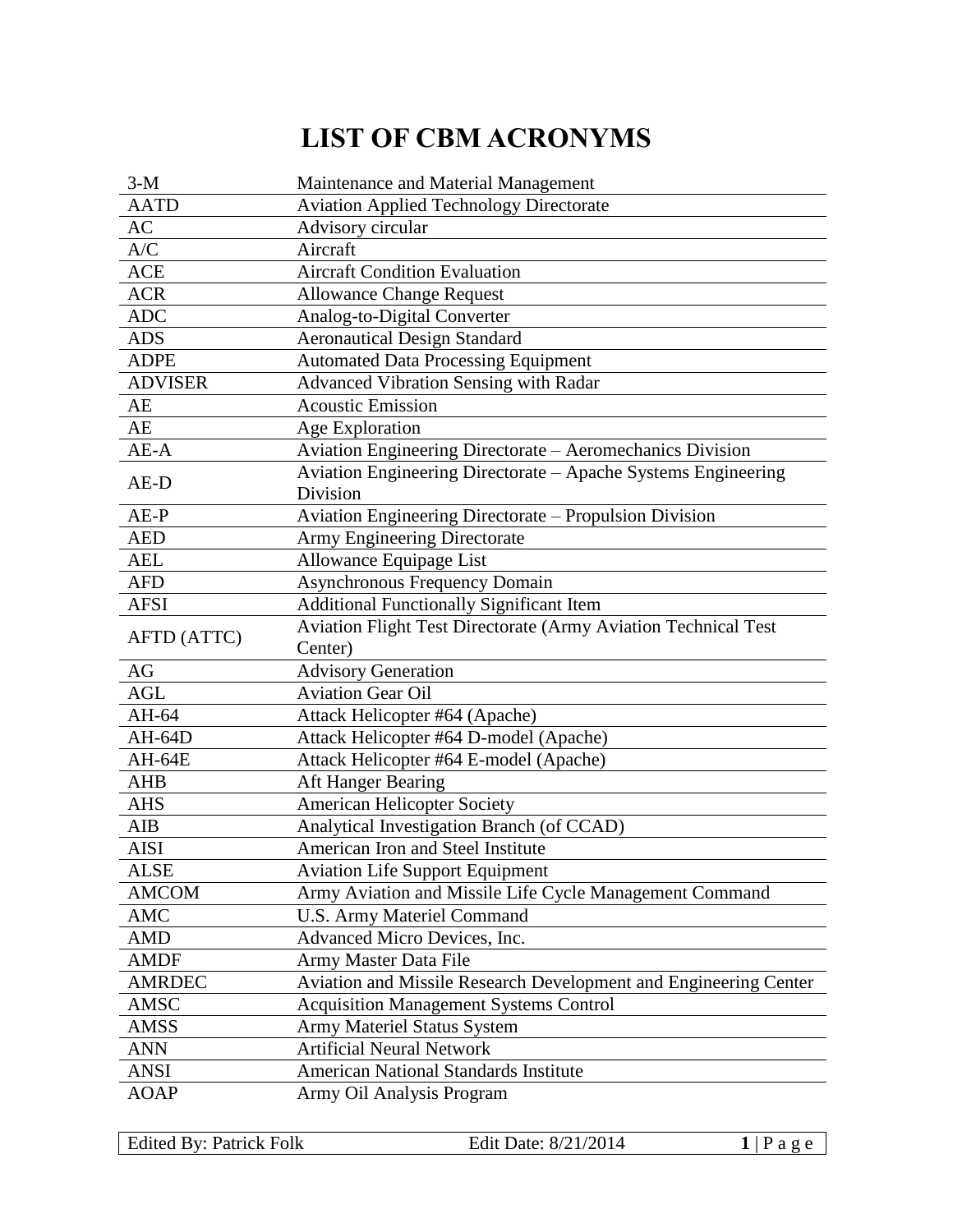| <b>AOB</b>     | Angle of Bank                                                 |
|----------------|---------------------------------------------------------------|
| <b>APL</b>     | <b>Allowance Parts List</b>                                   |
| <b>APU</b>     | <b>Auxiliary Power Unit</b>                                   |
| <b>ARL</b>     | Army Research Lab                                             |
| <b>ARH-70</b>  | Armed Reconnaissance Helicopter #70 (Arapaho)                 |
| <b>ARL VTD</b> | Army Research Lab Vehicle Technology Division                 |
| <b>ARNG</b>    | <b>U.S. Army National Guard</b>                               |
| <b>ARNGUS</b>  | Army National Guard of the United States                      |
| <b>ASAM</b>    | <b>Army Safety Action Message</b>                             |
| ASG            | <b>Afloat Shopping Guide</b>                                  |
| <b>ASIF</b>    | <b>Aviation Systems Integration Facility</b>                  |
| <b>ASME</b>    | (Formerly) American Society of Mechanical Engineers           |
| <b>ASMET</b>   | <b>Accelerated Simulated Mission Endurance Test</b>           |
| <b>ASTM</b>    | (Formerly) American Society for Testing and Materials         |
| <b>ASTRO</b>   | Autonomous Sustainment Technologies for Rotorcraft Operations |
| <b>ATD</b>     | <b>Asynchronous Time Domain</b>                               |
| <b>ATP</b>     | <b>Accelerated Test Procedure</b>                             |
| <b>ATTC</b>    | U.S. Army Aviation Technical Test Center                      |
| <b>AVA</b>     | <b>Aviation Vibration Analysis</b>                            |
| <b>AVCRAD</b>  | <b>Aviation Classification Repair Activity Depot</b>          |
| <b>AVIM</b>    | <b>Aviation Intermediate Maintenance</b>                      |
| <b>AVUM</b>    | <b>Aviation Unit Maintenance</b>                              |
| <b>AWR</b>     | <b>Airworthiness Releases</b>                                 |
| <b>BDAR</b>    | <b>Battle Damage Assessment and Repair</b>                    |
| <b>BIT</b>     | <b>Built-In-Test</b>                                          |
| <b>BITE</b>    | <b>Built-In-Test Equipment</b>                                |
| <b>BPFI</b>    | Inner Race Ball Pass Frequency                                |
| <b>BPFO</b>    | <b>Outer Race Ball Pass Frequency</b>                         |
| <b>BSF</b>     | <b>Ball Spin Frequency</b>                                    |
| CAD            | Computer-Aided Design                                         |
| CAGE           | <b>Commercial and Government Entity</b>                       |
| <b>CAMEO</b>   | Comprehensive Automated Maintenance Environment - Optimized   |
| <b>CAN</b>     | <b>Controller Area Network</b>                                |
| <b>CBIT</b>    | <b>Continuous Built-in Test</b>                               |
| <b>CBM</b>     | <b>Condition-Based Maintenance</b>                            |
| $CBM+$         | <b>Condition-Based Maintenance Plus</b>                       |
| CC             | <b>Condition Change</b>                                       |
| <b>CCAD</b>    | Corpus Christi Army Depot                                     |
| CD             | <b>Condition-Directed</b>                                     |
| <b>CDD</b>     | <b>Capabilities Development Document</b>                      |
| <b>CDR</b>     | Commander                                                     |
| <b>CDRL</b>    | <b>Contract Data Requirements List</b>                        |
| <b>CEVM</b>    | Consumable Electrode Vacuum Melted                            |
| CF             | <b>Carried Forward</b>                                        |
| CF             | <b>Crest Factor</b>                                           |
|                |                                                               |

Edited By: Patrick Folk Edit Date: 8/21/2014 2 | P a g e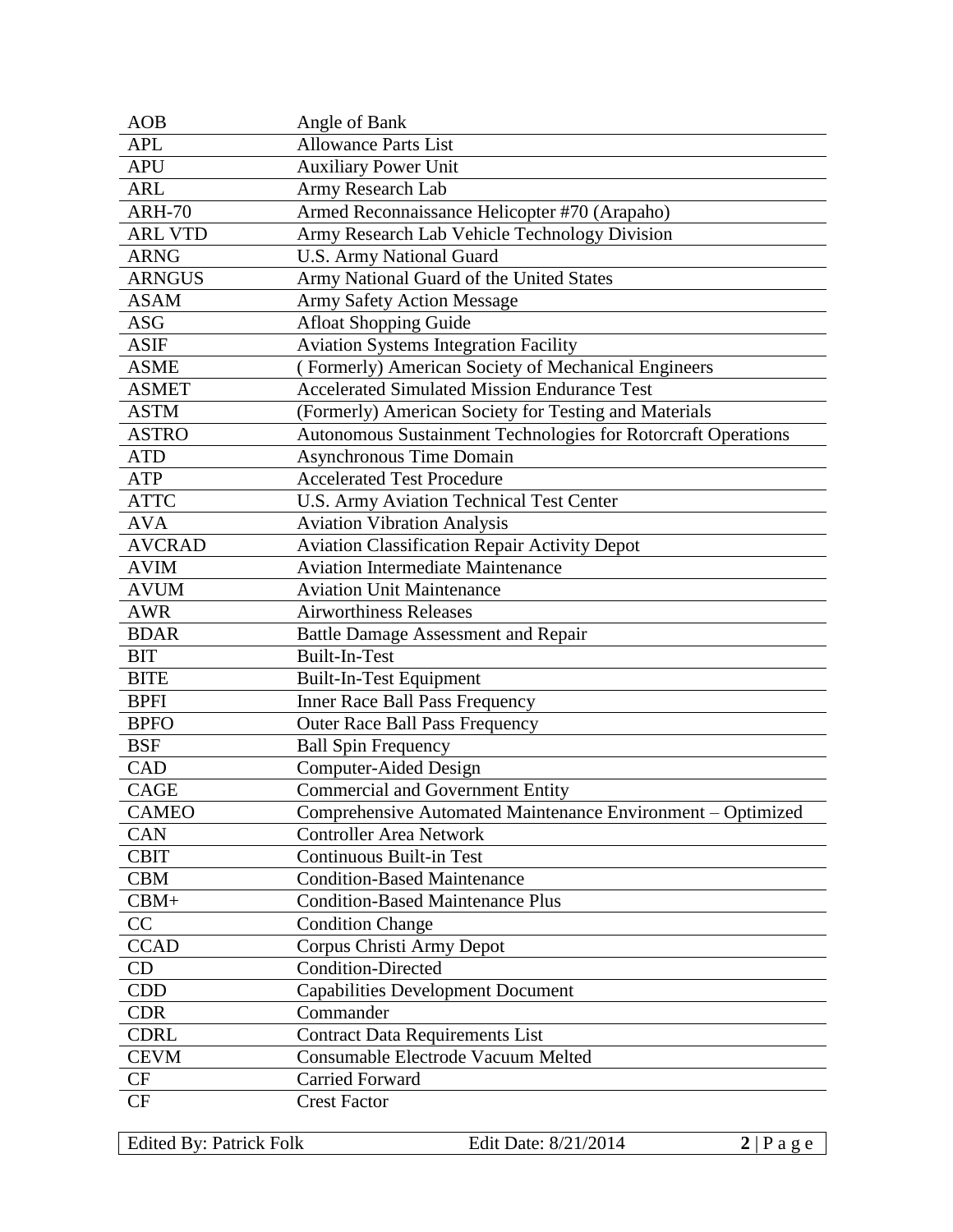| <b>CFF</b>    | <b>Cage Fault Frequency</b>                                   |
|---------------|---------------------------------------------------------------|
| CG            | Center of Gravity                                             |
| CH-47         | Cargo Helicopter #47 (Chinook)                                |
| <b>CI</b>     | <b>Condition Indicator</b>                                    |
| CL            | Checklist                                                     |
| <b>CLOE</b>   | <b>Common Logistics Operating Environment</b>                 |
| <b>CLS</b>    | <b>Contractor Logistics Support</b>                           |
| <b>CM</b>     | <b>Change Material</b>                                        |
| <b>CMP</b>    | <b>Class Maintenance Plan</b>                                 |
| <b>CMRS</b>   | Calibration and Measurement Requirement Summary               |
| <b>CNC</b>    | <b>Computer Numerically Controlled</b>                        |
| <b>CND</b>    | Can Not Duplicate                                             |
| <b>CNO</b>    | <b>Chief of Naval Operations</b>                              |
|               | Communication, Navigation, Surveillance, and Air Traffic      |
| CNS/ATM       | Management                                                    |
| <b>COMSOL</b> | COMSOL, Inc.                                                  |
| <b>CONOPS</b> | <b>Concept of Operations</b>                                  |
| <b>COSSI</b>  | Commercial Operations and Support Saving Initiative           |
| <b>COTS</b>   | <b>Commercial Off-the-Shelf</b>                               |
| CP            | <b>Change Procedure</b>                                       |
| <b>CPG</b>    | Copilot/ Gunner                                               |
| <b>CPLT</b>   | <b>Corrosion Prevention Logic Tree</b>                        |
| <b>CRT</b>    | <b>Component Retirement Times</b>                             |
| <b>CSI</b>    | <b>Critical Safety Item</b>                                   |
| <b>CY</b>     | Calendar Year                                                 |
| DA            | Department of the Army                                        |
| DA            | Diagnostic Algorithm                                          |
| DA            | Data Acquisition                                              |
| <b>DAQ</b>    | Data Acquisition System                                       |
| <b>DAD</b>    | Detection Algorithm Development                               |
| <b>DAL</b>    | Design Assurance Level                                        |
| <b>DBA</b>    | Database Administration                                       |
| <b>DBCC</b>   | Database Consistency Check                                    |
| <b>DBMS</b>   | Database Management System                                    |
| <b>DCA</b>    | Damage Control Assistant                                      |
| <b>DCR</b>    | Document Control Register                                     |
| <b>DFARS</b>  | Defense Federal Acquisition Regulation System                 |
|               | Defense Information Assurance Certification and Accreditation |
| <b>DIACAP</b> | Process                                                       |
| <b>DLR</b>    | Depot Level Reparable                                         |
| DM            | Data Manipulation                                             |
| <b>DMN</b>    | Document Management Number                                    |
| <b>DMWR</b>   | Depot Maintenance Work Requirement                            |
| <b>DOD</b>    | Department of Defense                                         |
| <b>DODAAC</b> | Department of Defense Activity Address Code                   |
|               |                                                               |

Edited By: Patrick Folk Edit Date: 8/21/2014 **3** | P a g e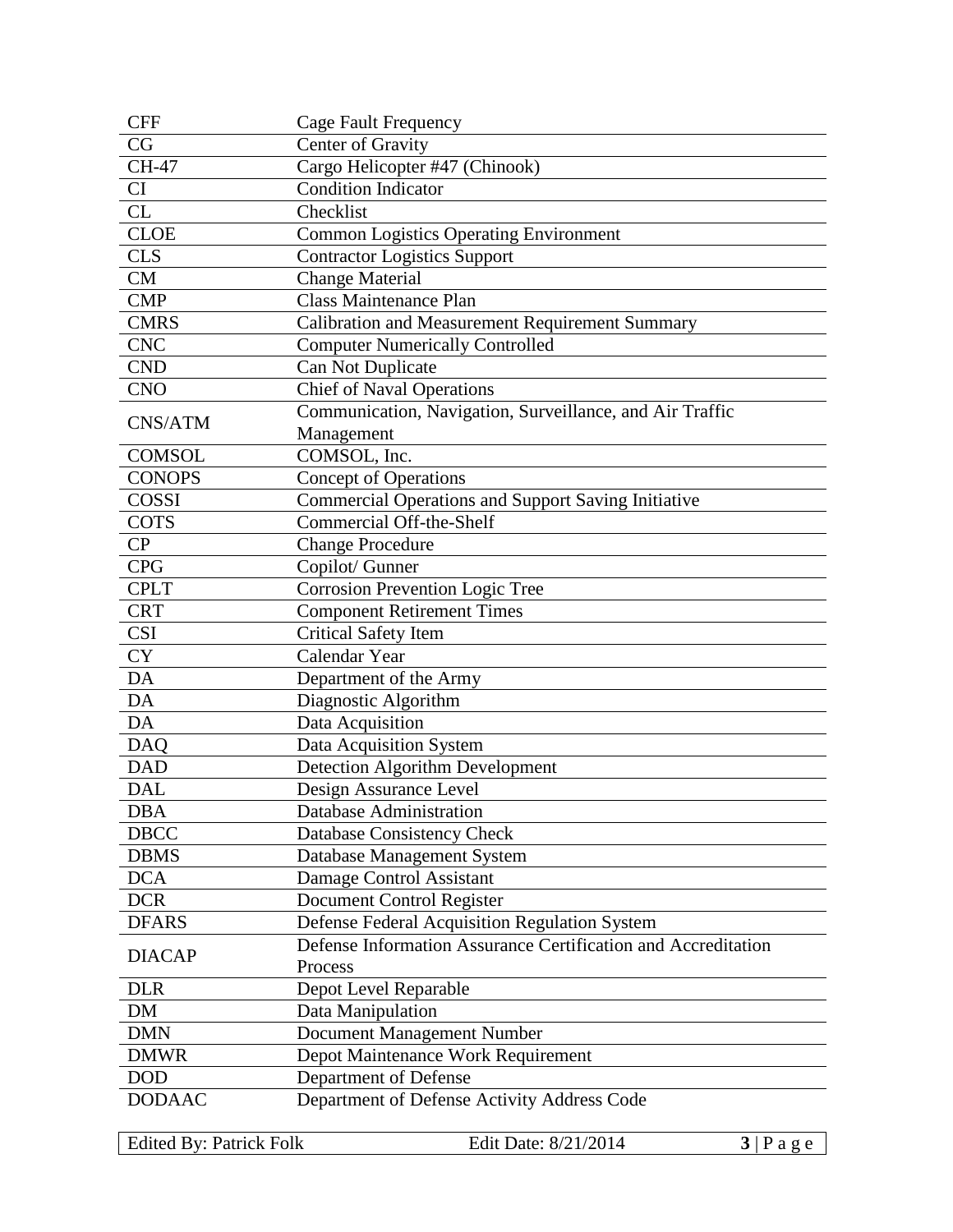| <b>DOE</b>      | Design of Experiment                        |
|-----------------|---------------------------------------------|
| <b>DON</b>      | Department of the Navy                      |
| <b>DRMO</b>     | Defense Reutilization and Marketing Office  |
| <b>DSC</b>      | Data Source Collector                       |
| <b>DSL</b>      | Document Summary List                       |
| <b>DSN</b>      | Defense Switched Network                    |
| DT              | Damage Tolerance                            |
| <b>DUS</b>      | Design Usage Spectrum                       |
| <b>EAWBS</b>    | Ewards Automated Weight and Balance System  |
| <b>ECP</b>      | <b>Engineering Change proposal</b>          |
| <b>EGT</b>      | <b>Exhaust Gas Temperature</b>              |
| <b>EHMS</b>     | <b>Engine Health Monitoring System</b>      |
| <b>EIC</b>      | End Item Code                               |
| <b>EIR</b>      | <b>Equipment Improvement Recommendation</b> |
| <b>EDM</b>      | <b>Electric Discharge Machining</b>         |
| <b>ELT</b>      | <b>Emergency Locator Transmitter</b>        |
| EM1             | Electrician's Mate First Class              |
| <b>EMI</b>      | Electromagnetic Interference                |
| <b>EMO</b>      | <b>Electronic Material Officer</b>          |
| <b>EMS</b>      | <b>Engine Monitoring System</b>             |
| <b>EPA</b>      | <b>Environmental Protection Agency</b>      |
| ER              | <b>Energy Ratio</b>                         |
| <b>ESWBS</b>    | Expanded Ship Work Breakdown Structure      |
| <b>ETI</b>      | <b>Elapsed Time Indicator</b>               |
| ET <sub>2</sub> | Electronics Technician Second Class         |
| <b>FAA</b>      | Federal Aviation Administration             |
| <b>FADEC</b>    | Full Aviation Digital Engine Control        |
| <b>FAT</b>      | Free Air Temperature                        |
| <b>FBD</b>      | <b>Functional Block Diagram</b>             |
| FC1             | <b>Fire Control Technician First Class</b>  |
| <b>FCC</b>      | <b>Fire Control Computer</b>                |
| <b>FCC</b>      | Failure Condition Characterization          |
| <b>FEA</b>      | <b>Finite Element Analysis</b>              |
| FF              | <b>Failure Finding</b>                      |
| <b>FFA</b>      | Functional Failure Analysis                 |
| <b>FFT</b>      | <b>Fast Fourier Transforms</b>              |
| <b>FGC</b>      | <b>Functional Group Code</b>                |
| FH              | <b>Flight Hours</b>                         |
| <b>FHA</b>      | <b>Functional Hazard Assessment</b>         |
| <b>FHB</b>      | <b>Forward Hanger Bearing</b>               |
| <b>FLM</b>      | <b>Fatigue Life Management</b>              |
| <b>FLS</b>      | <b>Flight Load Survey</b>                   |
| <b>FLST</b>     | <b>Flight Load Survey Testing</b>           |
| <b>FM</b>       | Figure of Merit                             |
| <b>FMA</b>      | <b>Fleet Maintenance Activity</b>           |
|                 |                                             |

Edited By: Patrick Folk Edit Date: 8/21/2014 **4** | P a g e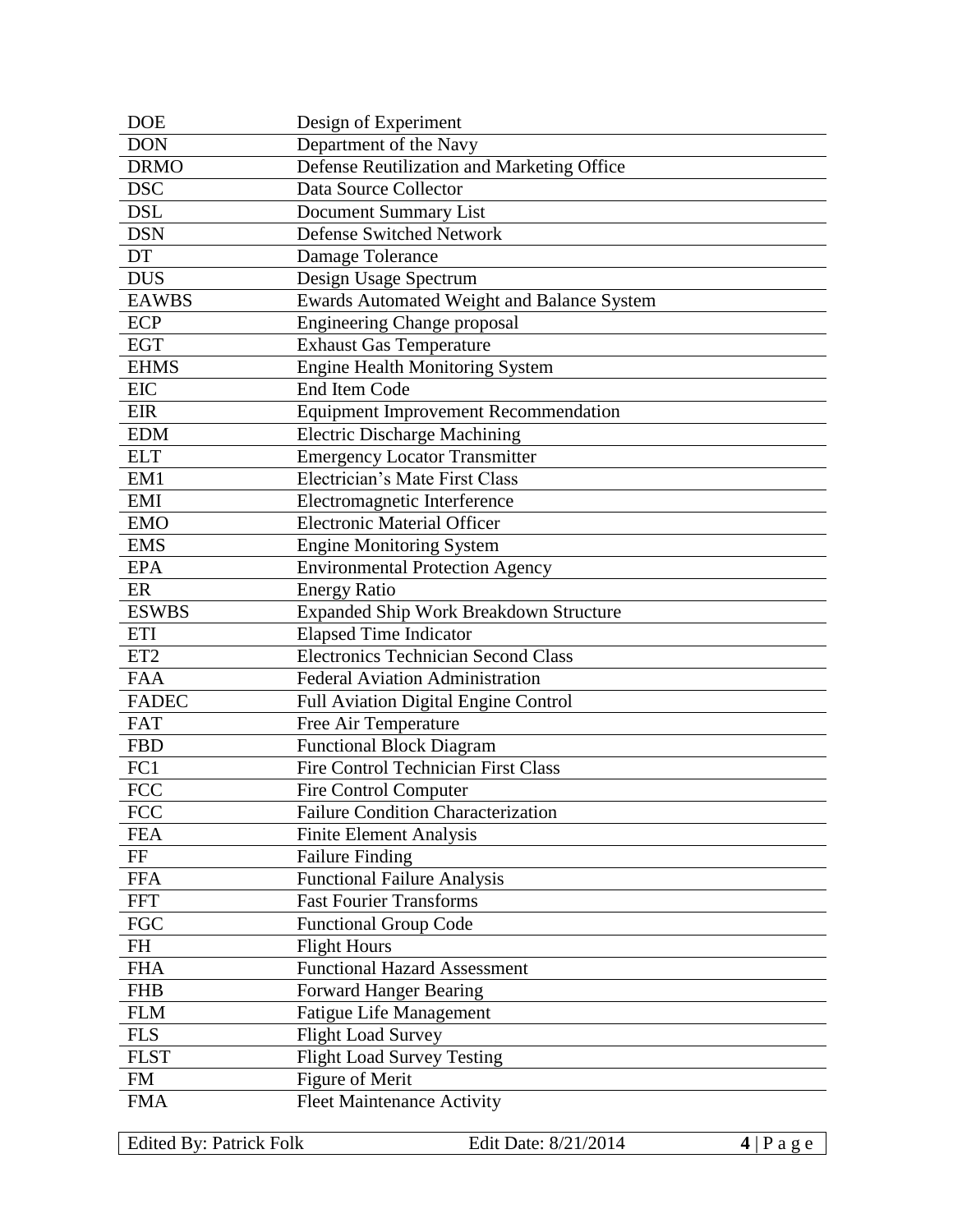| <b>FMC</b>       | <b>Fully Mission Capable</b>                         |
|------------------|------------------------------------------------------|
| <b>FMEA</b>      | Failure, Modes, and Effects Analysis                 |
| <b>FMECA</b>     | Failure Modes Effects Criticality Analysis           |
| <b>FOD</b>       | Foreign Object Damage                                |
| <b>FOIA</b>      | Freedom of Information Act                           |
| <b>FOQA</b>      | <b>Flight Operations Quality Assurance</b>           |
| <b>FP</b>        | <b>False Positive</b>                                |
| <b>FPG</b>       | <b>Flat Pitch Ground</b>                             |
| <b>FPG101</b>    | Flat Pitch Ground at 101 Percent Gas Generator Speed |
| <b>FSCAP</b>     | <b>Flight Safety Critical Aircraft Part</b>          |
| <b>FSI</b>       | <b>Functionally Significant Item</b>                 |
| <b>FTE</b>       | <b>Full-Time Effort</b>                              |
| <b>FY</b>        | <b>Fiscal Year</b>                                   |
| GAG              | Ground Air Ground                                    |
| <b>GBS</b>       | <b>Ground Based Station</b>                          |
| <b>GE</b>        | <b>General Electric</b>                              |
| <b>GFE</b>       | Government Furnished Equipment                       |
| GM <sub>2</sub>  | Gunner's Mate Second Class                           |
| GMM <sub>2</sub> | Gunner's Mate Missiles Second Class                  |
| <b>GPETE</b>     | General Purpose Electrical/Electronic Test Equipment |
| <b>GS</b>        | <b>Ground Station</b>                                |
| <b>GSA</b>       | <b>US General Services Administration</b>            |
| <b>GW</b>        | Gross Weight                                         |
| HA               | <b>Health Assessment</b>                             |
| <b>HAP</b>       | <b>Hazardous Air Pollutants</b>                      |
| HB               | <b>Hanger Bearing</b>                                |
| <b>HCF</b>       | <b>High Cycle Fatigue</b>                            |
| <b>HDBK</b>      | Handbook                                             |
| H <sub>I</sub>   | <b>Health Indicator</b>                              |
| <b>HIT</b>       | <b>Health Indicator Test</b>                         |
| <b>HOS</b>       | Higher-Order Statistics                              |
| HP               | Hewlett Packard, Co.                                 |
| HP               | <b>Horse Power</b>                                   |
| <b>HPC</b>       | <b>High Performance Computing</b>                    |
| <b>HSC</b>       | Hierarchical Structure Code                          |
| <b>HSF</b>       | <b>Hot Section Factors</b>                           |
| <b>HUMS</b>      | Health and Usage Monitoring System                   |
| I/TDA            | <b>Inspection/ Tear Down Analysis</b>                |
| IA               | <b>Information Assurance</b>                         |
| <b>IAC</b>       | <b>Intelligence Automation Corporation</b>           |
| <b>IAW</b>       | In Accordance With                                   |
| <b>IBIT</b>      | <b>Initial Built-in-Test</b>                         |
| <b>ICA</b>       | <b>Instructions for Continued Airworthiness</b>      |
| <b>ICAO</b>      | International Civil Aviation Organization            |
| <b>IDIQ</b>      | Indefinite Delivery, Indefinite Quantity             |

Edited By: Patrick Folk Edit Date: 8/21/2014 5 | P a g e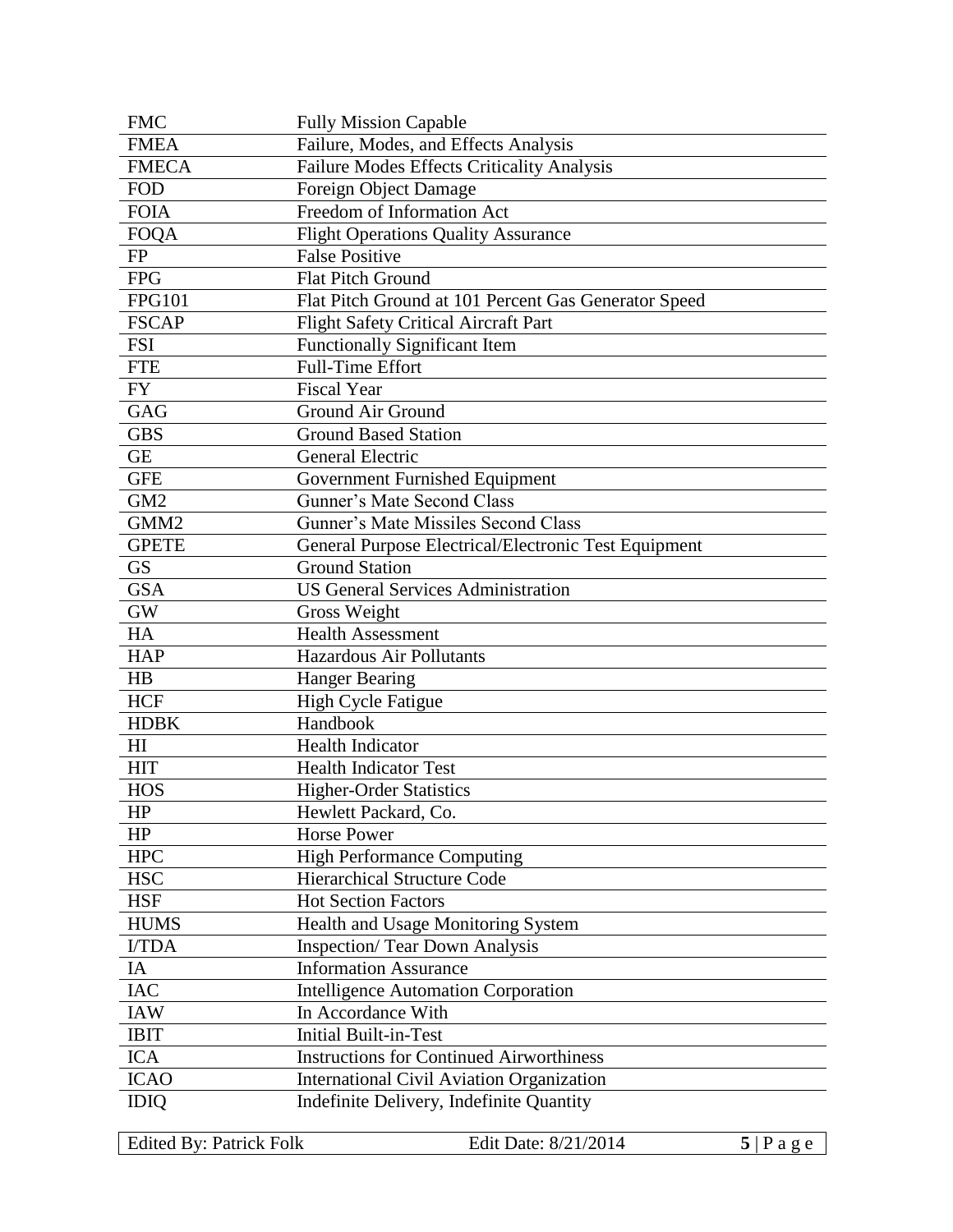| <b>IEM</b>                     | <b>Inactive Equipment Maintenance</b>                |                      |
|--------------------------------|------------------------------------------------------|----------------------|
| <b>IETM</b>                    | <b>Interactive Electronic Technical Manual</b>       |                      |
| <b>IGB</b>                     | <b>Intermediate Gearbox</b>                          |                      |
| <b>IMA</b>                     | <b>Intermediate Maintenance Activity</b>             |                      |
| <b>IMDS</b>                    | <b>Integrated Maintenance Data System</b>            |                      |
| <b>INU</b>                     | <b>Internal Navigation Unit</b>                      |                      |
| <b>IPS</b>                     | Inches per Second                                    |                      |
| <b>IPT</b>                     | <b>Integrated Product Team</b>                       |                      |
| <b>ISEA</b>                    | In-Service Engineering Agent                         |                      |
| <b>ISO</b>                     | <b>International Standards Organization</b>          |                      |
| <b>IVHMS</b>                   | <b>Integrated Vibration Health Monitoring System</b> |                      |
| <b>JAA</b>                     | Joint Aviation Authority                             |                      |
| <b>JTDI</b>                    | Joint Technical Data Integration                     |                      |
| <b>LAR</b>                     | Logistic Assistance Representative                   |                      |
| LAS                            | <b>Logbook Automated System</b>                      |                      |
| <b>LCF</b>                     | Legitimate Code File                                 |                      |
| <b>LCF</b>                     | Low Cycle Fatigue                                    |                      |
| <b>LDA</b>                     | <b>Linear Discriminant Analysis</b>                  |                      |
| LG                             | <b>Landing Gear</b>                                  |                      |
| LIF                            | Light Interface Filter                               |                      |
| <b>LIS</b>                     | <b>Logistics Information Systems</b>                 |                      |
| <b>LME</b>                     | <b>Loads Monitoring Estimation</b>                   |                      |
| <b>LOGSA</b>                   | <b>Logistics Support Activity</b>                    |                      |
| <b>LORA</b>                    | Level of Repair Analysis                             |                      |
| <b>LRU</b>                     | Line Replaceable Unit                                |                      |
| <b>LTA</b>                     | Logic Tree Analysis                                  |                      |
| LU                             | Lay-Up                                               |                      |
| LU(I)                          | Lay-Up (Industrial)                                  |                      |
| <b>MAC</b>                     | <b>Message Authentication Code</b>                   |                      |
| <b>MACOM</b>                   | Major Army Command                                   |                      |
| <b>MAF</b>                     | <b>Maintenance Action Form</b>                       |                      |
| <b>MAOP</b>                    | Maximum Allowable Operating Time                     |                      |
| <b>MAP</b>                     | <b>Military Assistance Program</b>                   |                      |
| <b>MARC</b>                    | Manpower Requirements Criteria                       |                      |
| <b>MCA</b>                     | Maintenance Coordinating Activity                    |                      |
| <b>MCSR</b>                    | <b>Material Control Status Report</b>                |                      |
| <b>MDA</b>                     | Maintenance Development Activity                     |                      |
| <b>MDS</b>                     | <b>Mission Design and Series</b>                     |                      |
| <b>MDS</b>                     | Maintenance Data System                              |                      |
| <b>MEC</b>                     | Maintenance Engineering Call                         |                      |
| <b>MEMS</b>                    | Micro-Electro-Mechanical System                      |                      |
| <b>MES</b>                     | Main Engine Start                                    |                      |
| <b>MFD</b>                     | Materiel Fielding Plan                               |                      |
| MG                             | Miscellaneous Guidance                               |                      |
| <b>MICO</b>                    | <b>Message Integrity Code</b>                        |                      |
| <b>Edited By: Patrick Folk</b> | Edit Date: 8/21/2014                                 | $6 P \text{ a } g e$ |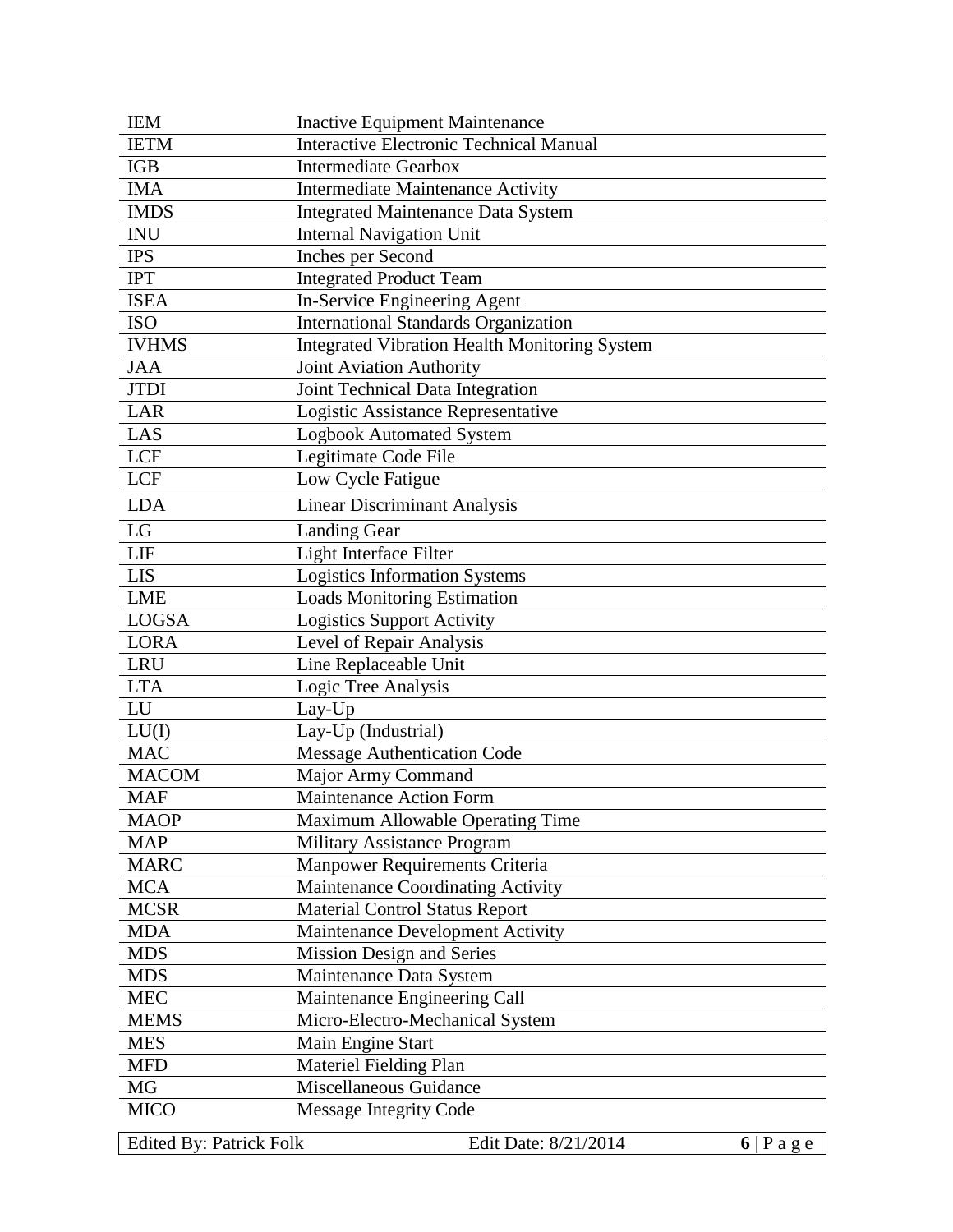| <b>MIL</b>       | Military                                                   |
|------------------|------------------------------------------------------------|
| <b>MIL STD</b>   | <b>Military Standards</b>                                  |
| <b>MIM</b>       | Maintenance Information Message                            |
| <b>MIMOSA</b>    | Machinery Information Management Open Systems Architecture |
| <b>MIP</b>       | Maintenance Index Page                                     |
| MM <sub>2</sub>  | Machinist's Mate Second Class                              |
| <b>MMC</b>       | Materiel Management Center                                 |
| <b>MMH</b>       | Maintenance Man Hours                                      |
| <b>MMS</b>       | Mas Mounted Sight                                          |
| <b>MOC</b>       | Maintenance Operational Check                              |
| <b>MOU</b>       | Memorandum of Understanding                                |
| <b>MPA</b>       | Module Performance Analysis                                |
| <b>MPD</b>       | Multi-Purpose Display                                      |
| MR               | Milli-radian                                               |
| <b>MR</b>        | Maintenance Requirement                                    |
| <b>MRC</b>       | Maintenance Requirement Card                               |
| <b>MRI</b>       | Maintenance Requirements Index                             |
| <b>MRM</b>       | Maintenance Reporting and Management                       |
| <b>MRSP</b>      | Main Rotor Swash Plate                                     |
| <b>MSG</b>       | <b>Maintenance Steering Group</b>                          |
| <b>MSPU</b>      | Modern Signal Processing Unit                              |
| <b>MSSI</b>      | Master System and Subsystem Index                          |
| <b>MTA</b>       | <b>Maintaining Training Airframe</b>                       |
| M-TADS           | Modernized Target Acquisition Designation Sight            |
| <b>MTBF</b>      | Mean Time Between Failure                                  |
| <b>MTBR</b>      | Mean Time Between Removal                                  |
| <b>MTF</b>       | Maintenance Test Flight                                    |
| <b>MTTR</b>      | Mean Time To Repair                                        |
| <b>MWO</b>       | Maintenance Work Order                                     |
| N/A              | Not Applicable                                             |
| <b>NASA</b>      | National Aeronautics and Space Exploration                 |
| <b>NAVAIR</b>    | United States Naval Air Systems Command                    |
| <b>NAVSEA</b>    | Naval Sea Systems Command                                  |
| <b>NAVSEACEN</b> | Naval Sea Support Center                                   |
| <b>NAVSUP</b>    | <b>Naval Supply Systems Command</b>                        |
| NC               | No Change                                                  |
| <b>NDE</b>       | Non Destructive Equipment                                  |
| <b>NDI</b>       | Non Destructive Inspection                                 |
| <b>NEC</b>       | Navy Enlisted Classification                               |
| <b>NEI</b>       | NEI, Inc.                                                  |
| <b>NEOF</b>      | No Evidence of Failure                                     |
| <b>NGB</b>       | Nose Gearbox                                               |
| <b>NHA</b>       | <b>Next Higher Assembly</b>                                |
| <b>NICP</b>      | National Inventory Control Point                           |
| NL               | No-Load Tail Rotor Drive Train                             |

Edited By: Patrick Folk Edit Date: 8/21/2014 **7** | P a g e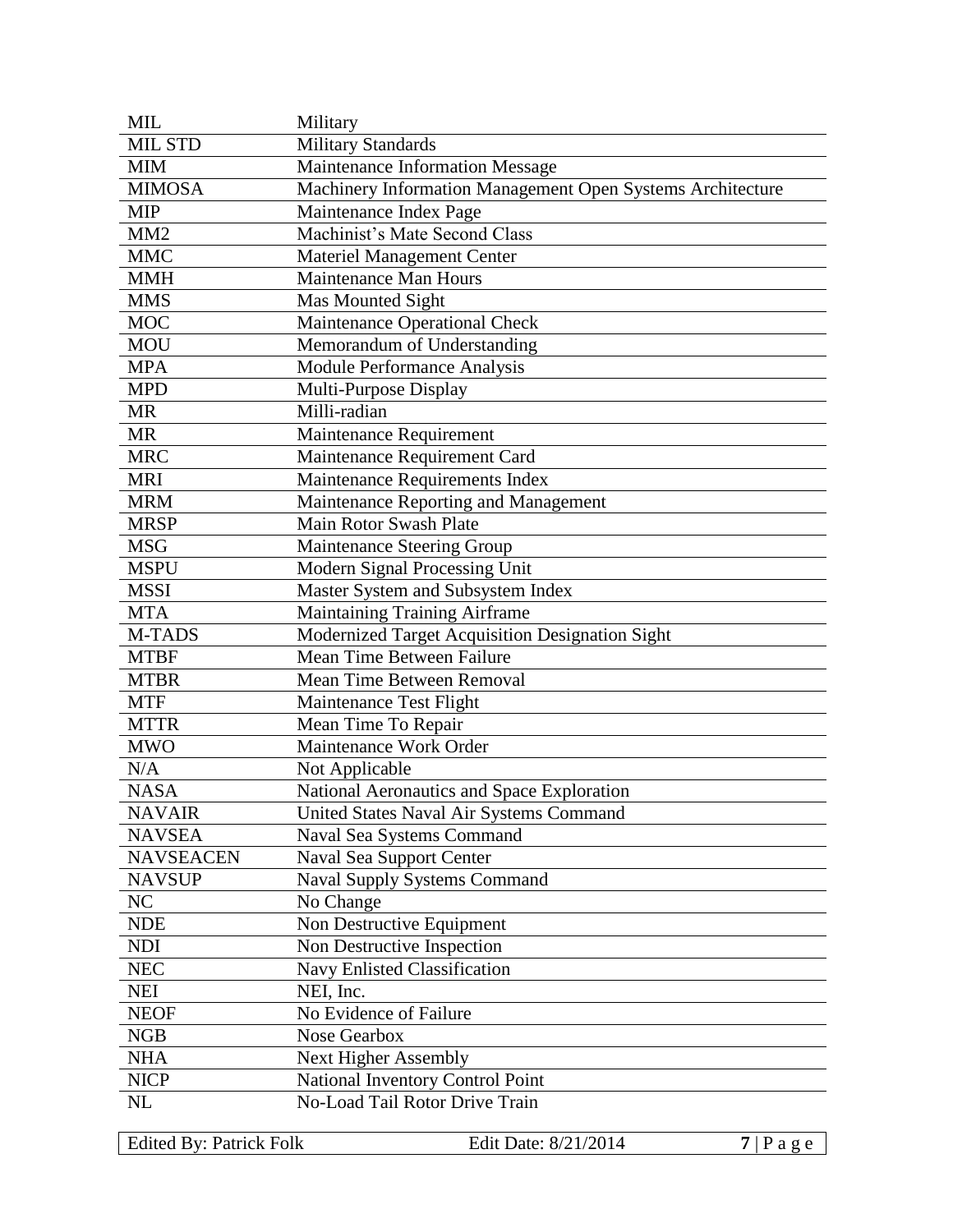| <b>NMC</b>     | <b>Not Mission Capable</b>                    |
|----------------|-----------------------------------------------|
| <b>NMCM</b>    | Not Mission Capable Maintenance               |
| <b>NMCS</b>    | Not Mission Capable Supply                    |
| <b>NMP</b>     | <b>National Maintenance Point</b>             |
| <b>NOR</b>     | Notice of Revision                            |
| <b>NRTS</b>    | Not Repairable This Station                   |
| <b>NSF</b>     | <b>National Science Foundation</b>            |
| <b>NSLC</b>    | Naval Sea Logistics Center                    |
| <b>NSN</b>     | <b>National Stock Number</b>                  |
| <b>NSTM</b>    | Naval Ships' Technical Manual                 |
| <b>NVG</b>     | Night Vision Goggle(s)                        |
| <b>OAT</b>     | <b>Outside Air Temperature</b>                |
| O&S            | Operation and Sustainment/Support             |
| <b>OEM</b>     | Original Equipment Manufacturer               |
| <b>OGP</b>     | <b>Optical Gaging Products</b>                |
| <b>OM</b>      | Omit                                          |
| <b>OP</b>      | <b>Ordnance Publication</b>                   |
| <b>OPNAV</b>   | Office of the Chief of Naval Operations       |
| <b>OPTEMPO</b> | <b>Operation Tempo</b>                        |
| <b>ORF</b>     | <b>Operational Readiness Float</b>            |
| <b>ORG WON</b> | Organization Work Order                       |
| <b>OSHA</b>    | Occupational Safety and Health Administration |
| <b>OSI</b>     | <b>Operations Specialist First Class</b>      |
| <b>OT</b>      | <b>Operational Test</b>                       |
| <b>OUS</b>     | <b>Operating Usage Spectrum</b>               |
| P/N            | Part Number                                   |
| PA             | <b>Prognostics Assessment</b>                 |
| <b>PAC</b>     | <b>Power Assurance Check</b>                  |
| <b>PBIT</b>    | Power On Built-in-Test                        |
| <b>PCA</b>     | <b>Principle Component Analysis</b>           |
| <b>PCW</b>     | Previously Complied With                      |
| PCB            | Printed Circuit Board                         |
| PC-GBS         | Personal Computer - Ground Base Station       |
| PD             | <b>Priority Designator</b>                    |
| <b>PEO</b>     | Program Executive Officer                     |
| <b>PFA</b>     | Probability of False Alarm                    |
| PFP            | Probability of False Positive                 |
| <b>PHM</b>     | Prognostics and Health Management             |
| <b>PID</b>     | Personnel Identifier                          |
| PM             | Periodic Maintenance (M-monthly, W-weekly)    |
| PM             | <b>Project Management</b>                     |
| <b>PMC</b>     | <b>Partial Mission Capable</b>                |
| <b>PMCS</b>    | Preventive Maintenance Check and Services     |
| <b>PMD</b>     | Preventive Maintenance Daily                  |
| PMI            | Preventive Maintenance Inspection             |

Edited By: Patrick Folk Edit Date: 8/21/2014 **8** | P a g e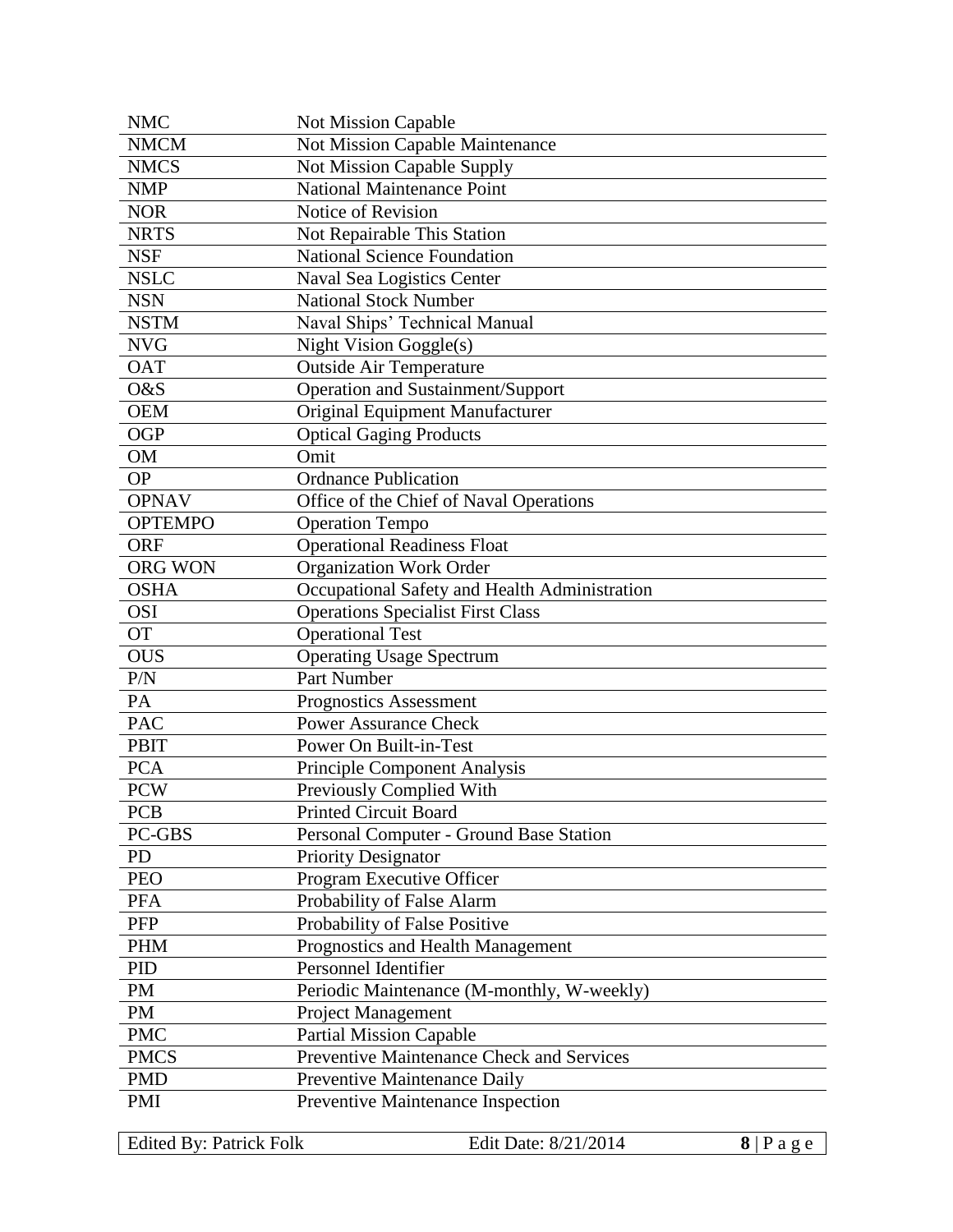| <b>PMS</b>     | <b>Planned Maintenance System</b>                                                        |
|----------------|------------------------------------------------------------------------------------------|
| <b>PMS</b>     | Preventive Maintenance Service                                                           |
| PN             | Part Number                                                                              |
| <b>PNVS</b>    | Pilot Night Vision Sensor                                                                |
| POD            | Probability of Detection                                                                 |
| <b>POST</b>    | Power On Self-Test                                                                       |
| <b>POMCUS</b>  | Prepositioning of Materiel Configured to Unit Sets                                       |
| <b>PPE</b>     | Personal Protective Equipment                                                            |
| <b>PPM</b>     | Progressive Phase Maintenance                                                            |
| PRF            | Performance                                                                              |
| <b>PSA</b>     | Preliminary Safety Assessment                                                            |
| <b>PSAC</b>    | Plan for Software Safety Assessment                                                      |
| <b>PSI</b>     | Pounds Per Square Inch                                                                   |
| <b>PSSA</b>    | <b>Preliminary System Safety Assessment</b>                                              |
| <b>PTIT</b>    | Power Turbine Inlet Temperature                                                          |
| <b>PQDR</b>    | <b>Product Quality Deficiency Report</b>                                                 |
| QC             | <b>Quality Control</b>                                                                   |
| <b>QDR</b>     | <b>Quality Deficiency Report</b>                                                         |
| R&D            | <b>Research and Development</b>                                                          |
| <b>RADIAC</b>  | Radiation Detection, Indication, and Computation                                         |
| RC             | Retirement Life Component; Replacement Component                                         |
| RC             | <b>Retirement Change</b>                                                                 |
| <b>RCF</b>     | Repair Cycle Float                                                                       |
|                |                                                                                          |
| <b>RCM</b>     | <b>Reliability-Centered Maintenance</b>                                                  |
|                | US Army Research, Development and Engineering Command,                                   |
| <b>RDMR-AE</b> | Aviation and Missile Research, Development and Engineering Center                        |
| <b>RFP</b>     | <b>Request for Proposal</b>                                                              |
| <b>RHTS</b>    | <b>Rotor-Head Test Stand</b>                                                             |
| <b>RIMFIRE</b> | Reliability Improvement through Failure Identification and Reporting                     |
| <b>RMC</b>     | <b>Regional Maintenance Center</b>                                                       |
| <b>RMS</b>     |                                                                                          |
| <b>ROA</b>     | Root Mean Square<br>Reduced Order Algorithm                                              |
| <b>ROC</b>     | Receiver Operating Characteristic                                                        |
| <b>ROD</b>     | <b>Report of Discrepancy</b>                                                             |
| ROI            | Return on Investment                                                                     |
| <b>ROM</b>     | Rough Order of Magnitude                                                                 |
| <b>RPM</b>     | <b>Revolutions Per minute</b>                                                            |
| <b>RRA</b>     | Regime Recognition Algorithm                                                             |
| <b>RTC</b>     | <b>Redstone Test Center</b>                                                              |
| <b>RTCA</b>    | Radio Technical Commission for Aeronautics                                               |
| <b>RUL</b>     | <b>Remaining Useful Life</b>                                                             |
| RX             | Reparable Exchange                                                                       |
| S/N            | Serial Number                                                                            |
| <b>SAE</b>     |                                                                                          |
| <b>SAFR</b>    | Society of Automotive Engineers<br>Storage, Analysis, Failure Evaluation and Reclamation |

Edited By: Patrick Folk Edit Date: 8/21/2014 9 | P a g e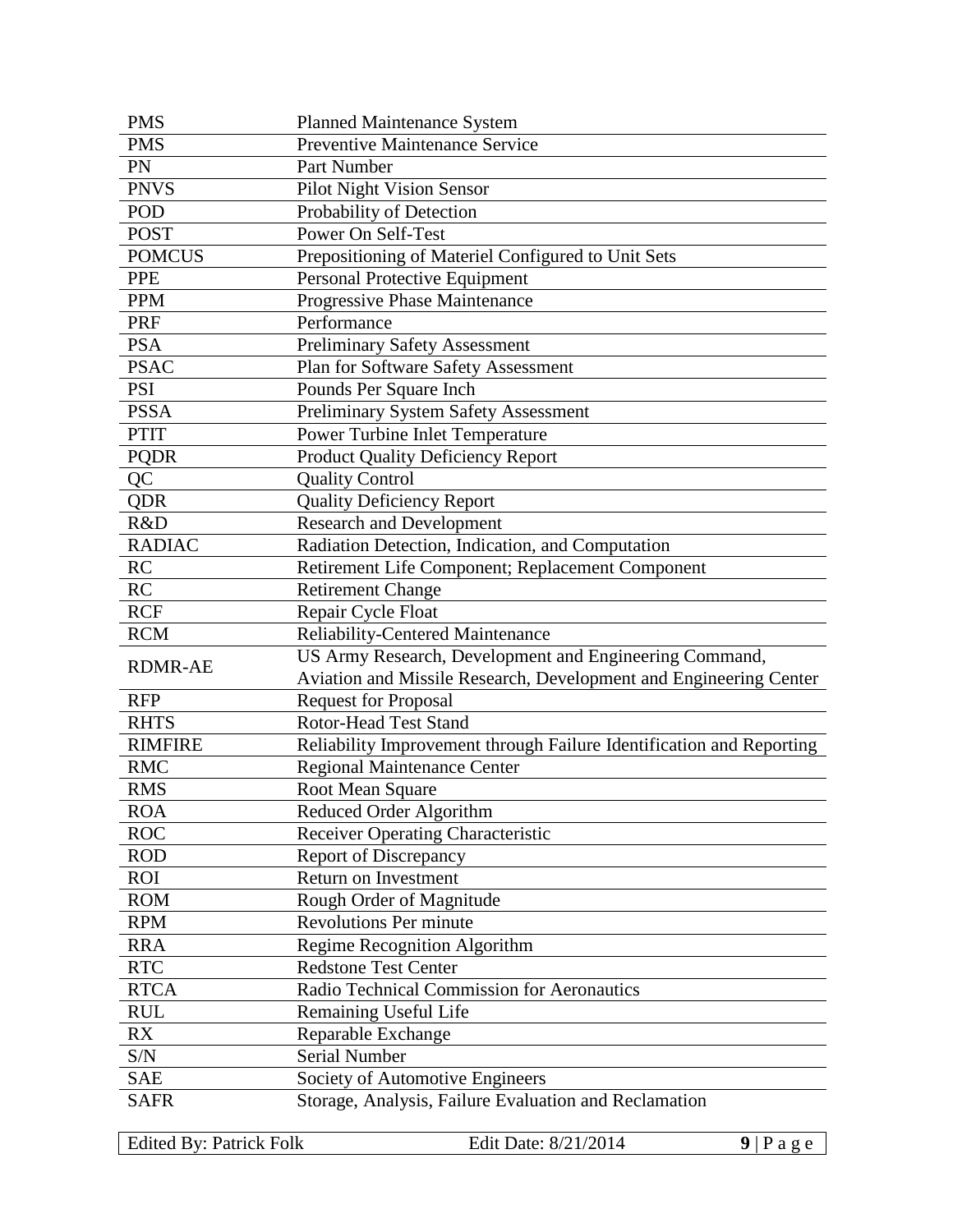| <b>SAILS</b>     | <b>Standard Army Intermediate Level Supply</b>               |
|------------------|--------------------------------------------------------------|
| <b>SAMIS</b>     | Supply Accounting and Management Information System          |
| <b>SAMS</b>      | <b>Standard Army Maintenance System</b>                      |
| <b>SARSS</b>     | <b>Standard Army Retail Supply System</b>                    |
| <b>SAW</b>       | <b>Surface Acoustic Wave</b>                                 |
| <b>SCARNG</b>    | South Carolina Army National Guard                           |
| <b>SCAT</b>      | Sub-Category                                                 |
|                  | Structural Component Overhaul Repair Evaluation Category and |
| <b>SCORECARD</b> | <b>Remediation Database</b>                                  |
| <b>SD</b>        | <b>State Detection</b>                                       |
| <b>SECNAV</b>    | Secretary of the Navy                                        |
| <b>SEP</b>       | <b>Systems Engineering Plan</b>                              |
| <b>SFDLR</b>     | <b>Stock Funded Depot Level Reparable</b>                    |
| <b>SFT</b>       | <b>Seeded Fault Testing</b>                                  |
| SGI              | Silicon Graphics International Corp.                         |
| SGU              | Symbol Generator Unit                                        |
| <b>SHM</b>       | <b>Structural Health Monitoring</b>                          |
| SI               | Sideband Index                                               |
| SI               | Sideband Indicator                                           |
| <b>SLA</b>       | Servicing and Lubrication Analysis                           |
| <b>SLF</b>       | <b>Sideband Level Factor</b>                                 |
| <b>SMR</b>       | Source, Maintenance and Recoverability                       |
| $S-N$            | Stress-to-Cycles                                             |
| SO <sub>1</sub>  | <b>Shaft Order One</b>                                       |
| SOD              | <b>Synchronous Order Domain</b>                              |
| <b>SOF</b>       | Safety of Flight                                             |
| <b>SOH</b>       | Safety and Occupational Health                               |
| SOT              | <b>System Operability Test</b>                               |
| SOU              | Safety of Use                                                |
| <b>SOW</b>       | <b>Statement of Work</b>                                     |
| <b>SPETE</b>     | Special Purpose Electrical/Electronic Test Equipment         |
|                  | Ship/Shore Portable Electrical/Electronic Test Equipment     |
| <b>SPETERL</b>   | Requirements                                                 |
| <b>SPMIG</b>     | <b>Standard PMS Materials Identification Guide</b>           |
| <b>SQT</b>       | <b>System Qualification Testing</b>                          |
| <b>SSA</b>       | <b>Supply Support Activity</b>                               |
| <b>SSAN</b>      | Social Security Account Number                               |
| <b>SSOW</b>      | <b>Supplier Statement of Work</b>                            |
| <b>STA</b>       | Synchronous Time Average                                     |
| <b>STAMIS</b>    | <b>Standard Army Management Information System</b>           |
| <b>STD</b>       | Standard                                                     |
| <b>STD</b>       | Synchronous Time Domain                                      |
| STG1             | Sonar Technician Surface First Class                         |
| SU               | Start-Up                                                     |
| <b>SUBSAFE</b>   | <b>Submarine Safety</b>                                      |
|                  |                                                              |

Edited By: Patrick Folk Edit Date: 8/21/2014 **10** | P a g e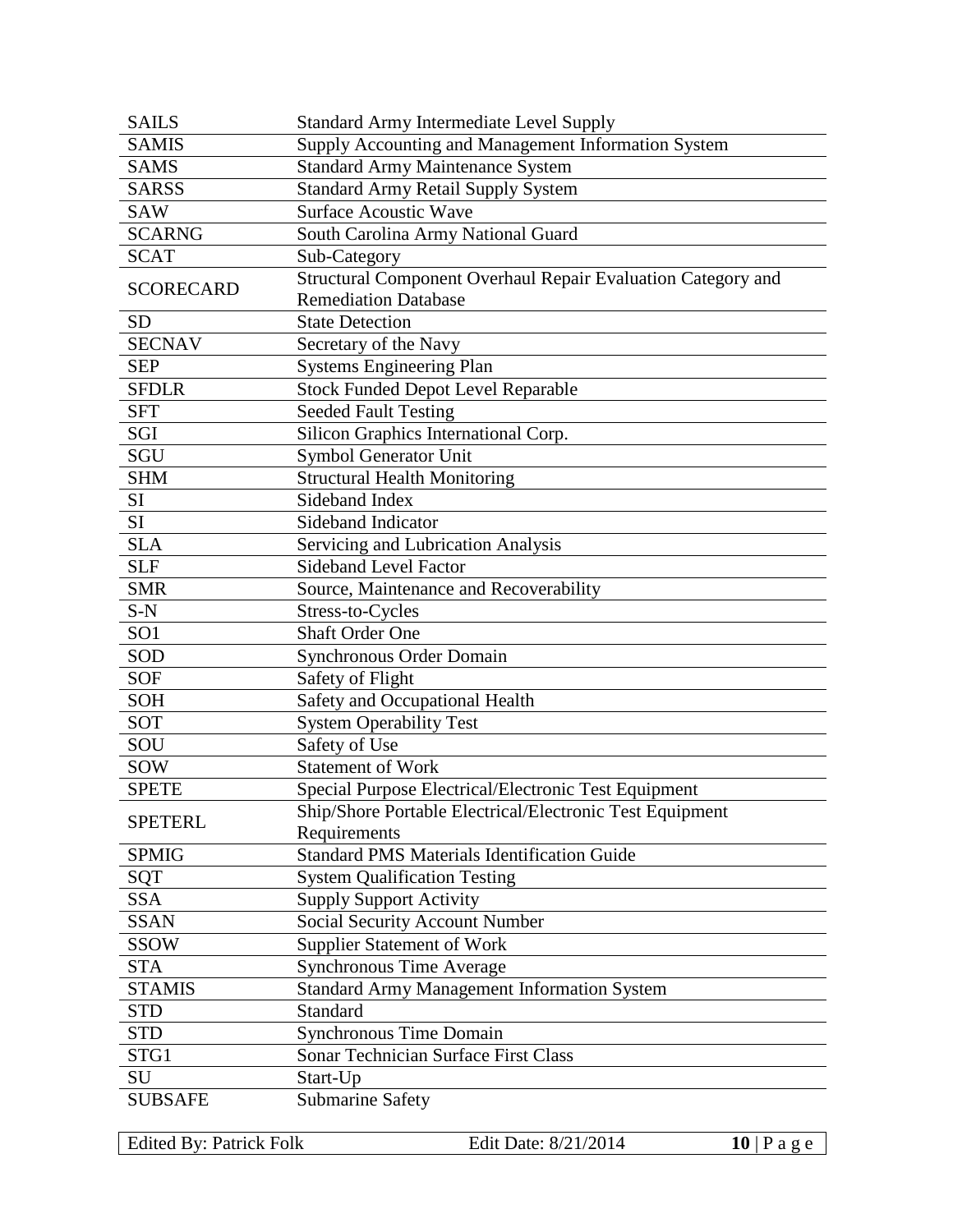| <b>SUMS</b>    | <b>Structural Usage Monitoring System</b>             |
|----------------|-------------------------------------------------------|
| <b>SVR</b>     | <b>Software Verification Results</b>                  |
| T&E            | <b>Test and Evaluation</b>                            |
| <b>TADS</b>    | <b>Target Acquisition Designation Sight</b>           |
| <b>TAMMS-A</b> | The Army Maintenance Management System-Aviation       |
| TB             | <b>Technical Bulletin</b>                             |
| <b>TBO</b>     | Time Between Overhaul                                 |
| <b>TC</b>      | Time Change                                           |
| TD             | Time-Directed                                         |
| <b>TDA</b>     | <b>Tear Down Analysis</b>                             |
| <b>TDR</b>     | <b>Tear-Down Report</b>                               |
| <b>TEAC</b>    | Turbine Engine Analysis Check                         |
| <b>TGB</b>     | <b>Tail Rotor Gearbox</b>                             |
| <b>TGT</b>     | <b>Turbine Gas Temperature</b>                        |
| TI             | <b>Technical Inspector</b>                            |
| <b>TIPID</b>   | Technical Inspector Personnel Identifier              |
| TM             | <b>Technical Manual</b>                               |
| <b>TMDE</b>    | Test, Measurement and Diagnostic Equipment            |
| <b>TMDE-I</b>  | Test, Measurement, and Diagnostic Equipment Index     |
| <b>TOS</b>     | Top of Scatter                                        |
| <b>TPME</b>    | Tools, Parts, Materials, Test Equipment               |
| <b>TRADOC</b>  | U.S. Army Training and Doctrine Command               |
| <b>TRDT</b>    | <b>Tail Rotor Drive Train</b>                         |
| <b>TRGB</b>    | <b>Tail Rotor Gearbox</b>                             |
| <b>TRL</b>     | <b>Technology Readiness Level</b>                     |
| <b>TRR</b>     | <b>Test Readiness Review</b>                          |
| <b>TRSP</b>    | <b>Tail Rotor Swash Plate</b>                         |
| <b>TSN</b>     | <b>Time Since New</b>                                 |
| <b>TSO</b>     | <b>Time Since Overhaul</b>                            |
| <b>TTL</b>     | Tag, Track, and Locate                                |
| <b>TTS</b>     | <b>Task Tracking System</b>                           |
| <b>TTV</b>     | <b>Target Torque Value</b>                            |
| TWX            | Teletype (message)                                    |
| <b>UAS</b>     | <b>Unmanned Aircraft Systems</b>                      |
| <b>UFD</b>     | <b>Up Front Display</b>                               |
| $UH-1V$        | Utility Helicopter for Medical Evacuation (Huey)      |
| <b>UH-60</b>   | Utility Helicopter #60 (Black Hawk)                   |
| <b>UIC</b>     | <b>Unit Identification Code</b>                       |
| <b>ULLS</b>    | Unit Level Logistics System                           |
| <b>ULLS-A</b>  | Unit Level Logistics System-Aviation                  |
| <b>ULLS-AE</b> | Unit Level Logistics System Aviation Enhanced ULLS-AE |
| <b>UMRC</b>    | Unscheduled Maintenance Requirement Card              |
| <b>US</b>      | <b>United States</b>                                  |
| <b>USAR</b>    | <b>United States Army Reserve</b>                     |
| <b>USB</b>     | <b>Universal Serial Bus</b>                           |
|                |                                                       |

Edited By: Patrick Folk Edit Date: 8/21/2014 11 | P a g e